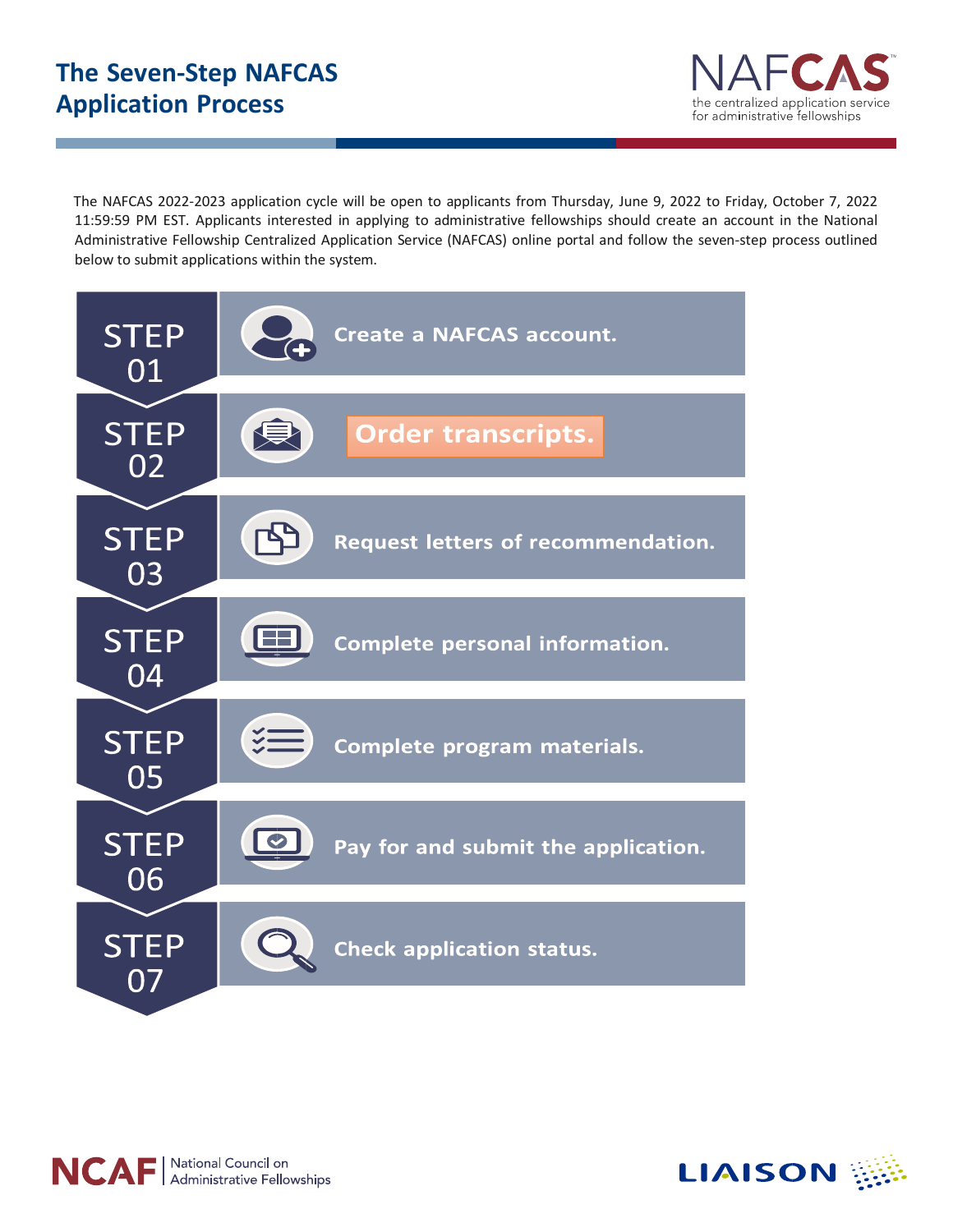# **The Seven-Step NAFCAS Application Process**



### **STEP 1: Create a NAFCAS account.**

Prospective applicants should start by creating an account using the [online application portal](https://nafcas.liaisoncas.com/applicant-ux/#/login) which can be found at <https://nafcas.liaisoncas.com/applicant-ux/#/login>

### **STEP 2: Order transcripts.**

Visit the "Academic History" quadrant and add all colleges you have attended. Official transcripts can be submitted electronically or via mail.

#### **Electronic Submission**

If you are interested in submitting transcripts electronically, please know that NAFCAS only accepts electronic transcripts from Credentials Solutions, Parchment, and National Student Clearinghouse. If your school does not offer any of these services, your transcript must be sent by mail to the address listed above. Please note that electronic transcripts are not the same as emailed transcripts. We cannot accept transcripts sent via email.

If your school requires that you use a service other than Credentials Solutions, Parchment, or National Student Clearinghouse, you should ask that service to mail the transcripts instead of sending them electronically. Since you cannot include the Transcript Request Form, you should include your full NAFCAS ID number when entering the NAFCAS mailing address.

#### **Mail Submission**

If you are interested in submitted paper transcripts, please download the "Transcript Request Form" for any graduate school you have attended and provide it to your registrar's office. Transcripts should be sent **directly from your registrar's office** to:

> NAFCAS Transcript Processing Center P.O. Box 9142 Watertown, MA 02471

For more information on transcripts please visit[: http://bit.ly/NAFCAStranscripts](http://bit.ly/NAFCAStranscripts)

*Please note: Your application is not considered "Complete" until your official graduate transcript(s) has been received directly from your registrar's office and scanned by NAFCAS. In order to ensure your transcript is received and processed in a timely manner, we recommend that you order your transcript as soon as possible.* 

### **STEP 3: Request letters of recommendation.**

Visit the "Supporting Information" quadrant to request letters of recommendation from the following: (1) ACADEMIC, (1) PROFESSIONAL, and (1) OTHER (academic, professional, or letter from your program director). Once you have submitted a request for recommendation, an email will automatically be sent to the recommender on your behalf. Advise your recommender to look for an email from NAFCAS (nafcasinfo@liaisoncas.com) in their inbox, as well as their spam or junk-mail folder, as emails do occasionally get filtered out.

*Please note: Some programs may request a personal letter of recommendation, which should be uploaded in the "Program Materials" quadrant, within the Documents section.*



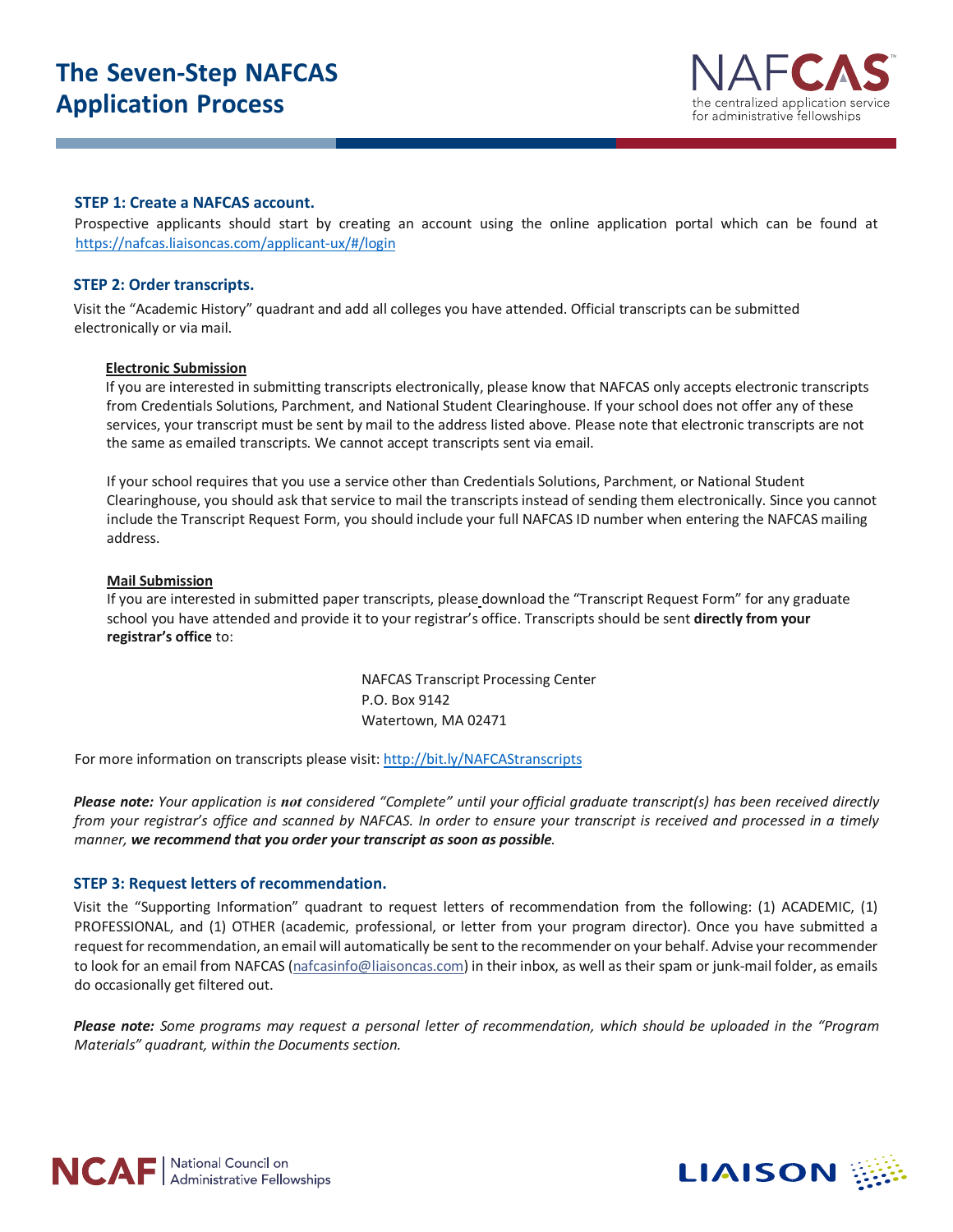# **The Seven-Step NAFCAS Application Process**



## **STEP 4. Complete personal information.**

Visit the "Personal Information" quadrant to complete the release statement and your personal information: biographic, contact, citizenship, and other sections.

*Please note: Most administrative fellowships do not sponsor employment visas. Eligible applicants must be authorized to work in the US. If a fellowship sponsors visas, it will be indicated on the fellowship site's home page in the "Program Materials" quadrant.*

## **STEP 5. Complete program materials.**

Visit the "Program Materials" quadrant to view all fellowship site-specific required materials, (i.e., resume, cover letter, personal statement, essays, questions, etc.)

*Please note: To ensure uploaded documents remain in your desired format, it is recommended that you use Portable Document Format (.pdf).*

## **STEP 6. Pay for and submit application.**

Once you have completed all four quadrants—Personal Information, Academic History (downloaded and submitted a Transcript Request Form to your registrar), Supporting Information (requested three letters of recommendation), and Program Materials you are ready to pay for and submit your application.

*Please note: If you are planning to apply to more than one fellowship site, we recommend that you complete at least one application as soon as possible. It will facilitate quicker processing for future applications.*

## **STEP 7. Check application status.**

It is your responsibility to monitor the status of your application, including receipt of letters of recommendation and transcript(s). You can track your status via the "Check Status" tab of your application. To better understand the application statuses, please view the table below:

| <b>Application</b><br><b>Status</b> | <b>Definition</b>                                                                                                                                                                                                                                      |
|-------------------------------------|--------------------------------------------------------------------------------------------------------------------------------------------------------------------------------------------------------------------------------------------------------|
| In Progress                         | Program(s) selected, but application not paid for or submitted.                                                                                                                                                                                        |
| <b>Received</b>                     | Applicant has completed and submitted all required materials and payment has been<br>received. However, graduate transcript(s) and/or letters of recommendation are not yet<br>in NAFCAS.                                                              |
| Complete                            | Applicant has completed and submitted all required materials, payment has been<br>received, graduate transcript(s) received and scanned by NAFCAS, and letters of<br>recommendation uploaded by recommenders. This status is required by the deadline. |
| <b>Verified</b>                     | Applicant has completed and submitted all required materials, graduate transcript(s)<br>received and scanned by NAFCAS, and letters of recommendation uploaded by<br>recommenders, and payment has been received. GPA verified.                        |